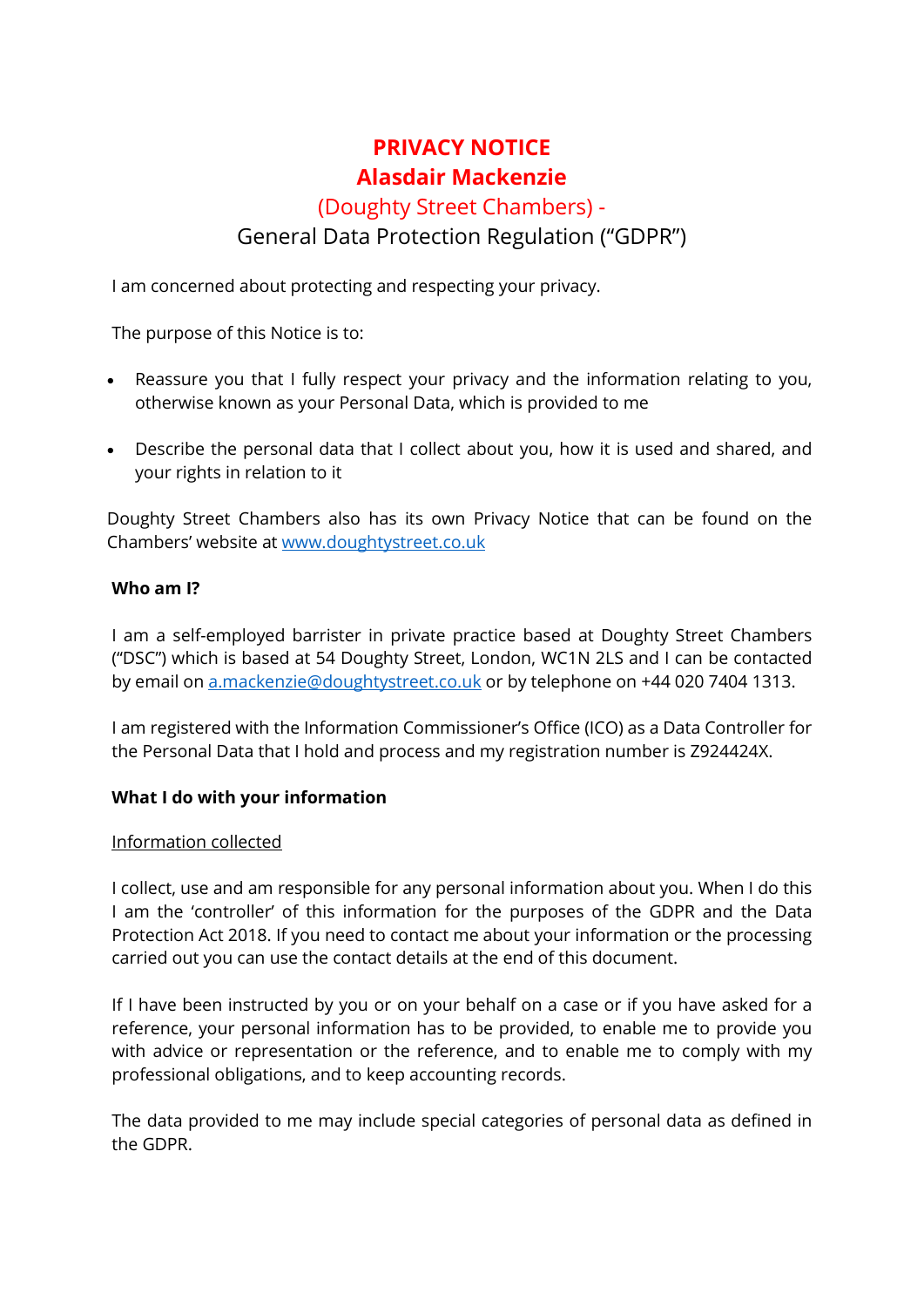I may also obtain your personal data:

- Otherwise in the normal course of business you may have provided me with your personal business details in relation to instructing me on a specific legal matter or for the purposes of communicating regarding legal advice matters or marketing/business development opportunities.
- From events if you register for one of DSC's events, they may share your name, professional title and your company details with me.

I do not use automated decision-making in the processing of your personal data.

Please bear in mind that if you choose not to provide personal data requested by me, or if you object to my processing your personal data, I may not be able to provide you with the information and/or services you have requested or otherwise fulfil the purpose(s) for which I have asked for the personal data.

### **How I use your personal information**

I may use your personal information for the following purposes:

- i. to provide legal services to you and my clients, including the provision of legal advice and representation in courts, tribunals, arbitrations, and mediations;
- ii. to keep accounting records and carry out office administration;
- iii. to take or defend legal or regulatory proceedings or to exercise a lien;
- iv. to respond to potential complaints or make complaints;
- v. to check for potential conflicts of interest in relation to future potential cases;
- vi. to promote and market my services;
- vii. to carry out anti-money laundering and terrorist financing checks;
- viii. to train other barristers and when providing work-shadowing opportunities;
- ix. to respond to requests for references;
- x. when procuring goods and services;
- xi. to publish legal judgments and decisions of courts and tribunals;
- xii. as required or permitted by law.

# **The legal basis for processing your personal information**

I rely on the following as the lawful bases to collect and use your personal information:

- If you have consented to the processing of your personal information, then I may process your information for the purposes set out above to the extent to which you have consented to me doing so;
- Performance of a contract with the data subject or to take steps to enter into a contract;
- Compliance with a legal obligation.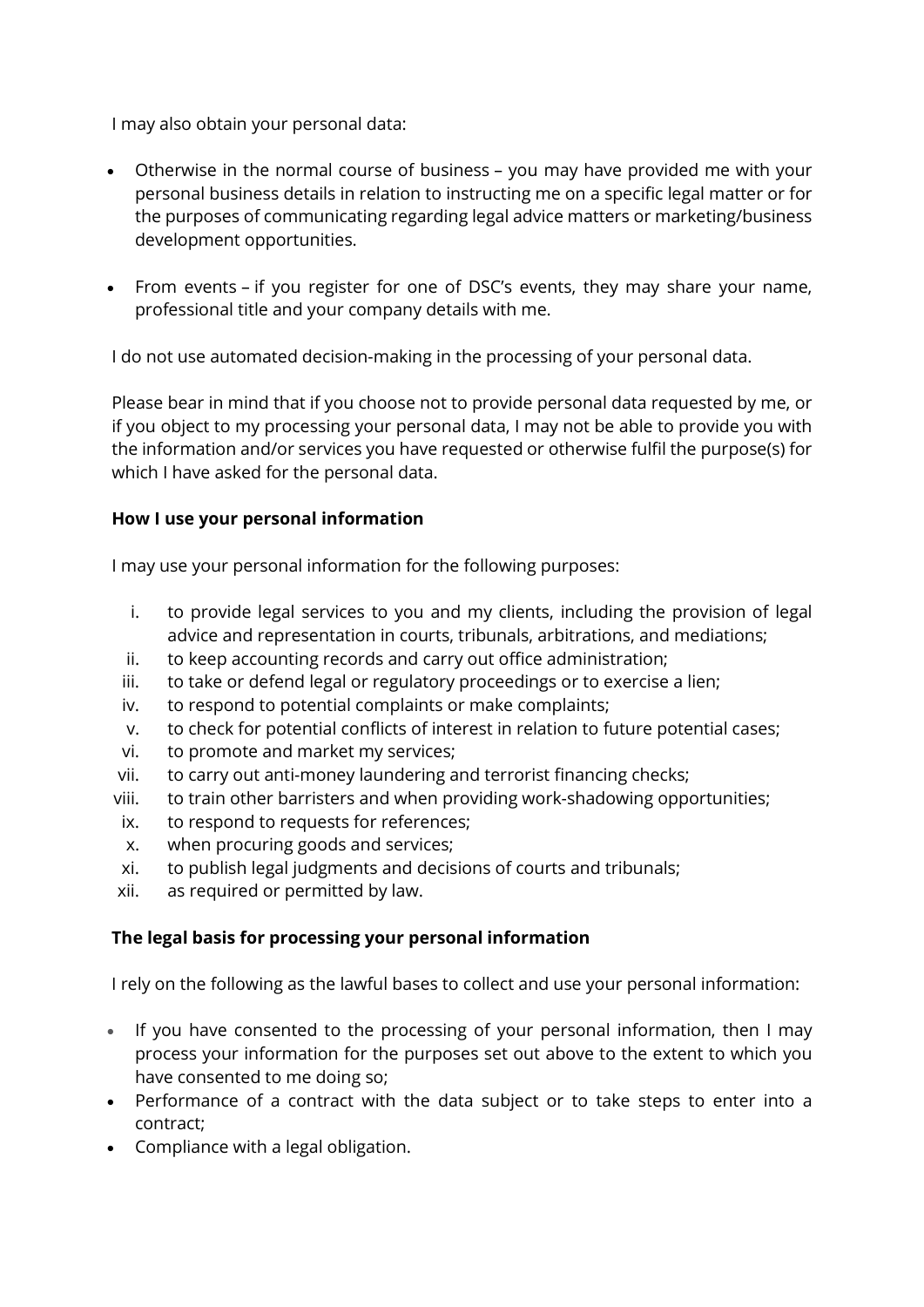In addition, I may collect and use your personal information for the purposes of the following legitimate interests of myself or a third party (except where such interests are overridden by the interests, rights or freedoms of the data subject):

- To administer the legal services provided by myself to my clients;
- For research purposes and precedents;
- To make, investigate, respond to or address complaints or concerns, including any legal or regulatory action;
- To ensure network and information security, including preventing unauthorised access to personal data;
- To assess and improve my services;
- For marketing purposes;
- To report possible criminal acts or threats to public security.

## **With whom will I share your personal information?**

It may be necessary to share your information with the following:

- information processors, such as IT support staff, email providers, information storage providers;
- in the event of complaints, the Head of DSC and members of DSC who deal with complaints, the Bar Standards Board and the Legal Ombudsman;
- other regulatory authorities;
- current, past or prospective employers or employees;
- in the case of recruitment of barristers to or from other chambers, your current, past and prospective chambers;
- education and examining bodies;
- legal professionals;
- experts and other witnesses;
- prosecution authorities;
- courts and tribunals;
- DSC's staff;
- trainee barristers;
- lay and professional clients of Members of DSC;
- family and associates of the person whose personal information DSC is processing;
- business associates, professional advisers and trade bodies, e.g., the Bar Council;
- the intended recipient, where you have asked me to provide a reference;
- the general public in relation to the publication of legal judgments and decisions of courts and tribunals.

Where such sharing takes place, I will take all reasonable steps to ensure that your personal data is processed in compliance with the GDPR. A list of third-party and subprocessors may be requested from myself at any time.

I may be required to provide your information to regulators, such as the Bar Standards Board, the Financial Conduct Authority or the Information Commissioner's Office. In the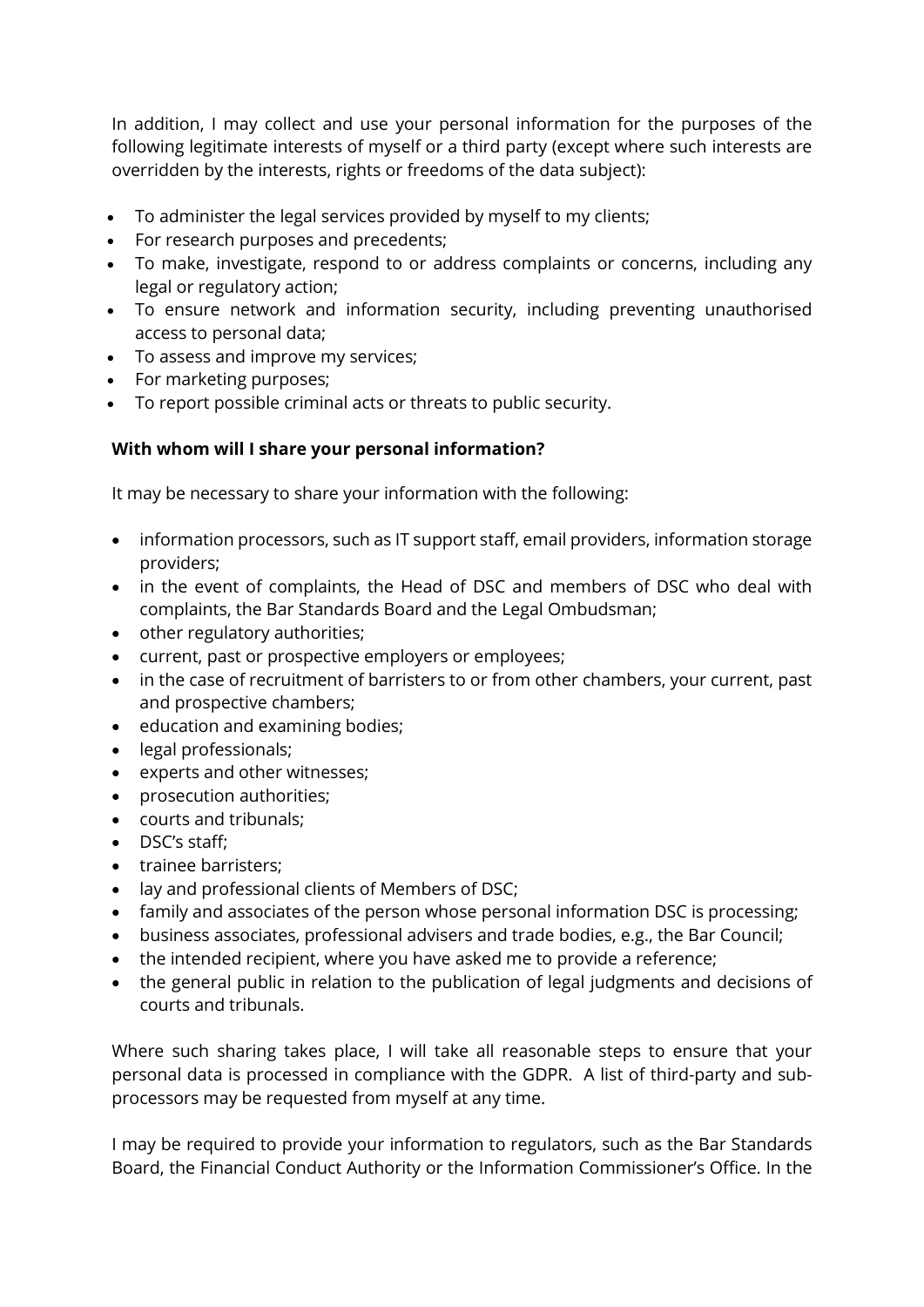case of the Information Commissioner's Office, there is a risk that your information may lawfully be disclosed by them for the purpose of any other civil or criminal proceedings, without my consent or your consent, which includes privileged information.

I may also be required to disclose your information to the police or intelligence services, where required or permitted by law.

# **Transfer of your information outside the UK (UK)**

This privacy notice is of general application and as such it is not possible to state whether it will be necessary to transfer your information out of the UK in any particular case or for a reference. However, if you reside outside the UK or your case or the role for which you require a reference involves persons or organisations or courts and tribunals outside the UK then it may be necessary to transfer some of your information to that country outside of the UK for that purpose. If you are in a country outside the UK or if the instructions you provide come from outside the UK then it is inevitable that information will be transferred to those countries. If this applies to you and you wish additional precautions to be taken in respect of your information please indicate this when providing initial instructions.

## **Storage**

I store personal data, including email, phone numbers and company names provided to myself on a secure data management system. The personal data is processed at DSC's operating office and in any other places where the parties involved with the processing are located.

Your personal data is stored on secure servers located in the UK.

I will take reasonable technical and organisational precautions to prevent unauthorised access, disclosure, modification, or unauthorised destruction of your personal data.

# How long will I store your personal information?

I will not keep personal data longer than required. Personal data will be kept for a maximum initial period of 1 year after the expiry of any relevant limitation period. At the end of the retention period, a review will take place about whether personal data is still required for the purposes for which it was obtained. You can request that I suspend processing of your personal data or remove your personal data at any time. You can request rectification or erasure of your details and preferences and any consent given can be withdrawn at any time.

Further,

• Equality and diversity data may be retained for up to a period of 10 years in pseudonymised form for the purpose of research and statistics and complying with regulatory obligations in relation to the reporting of equality and diversity data.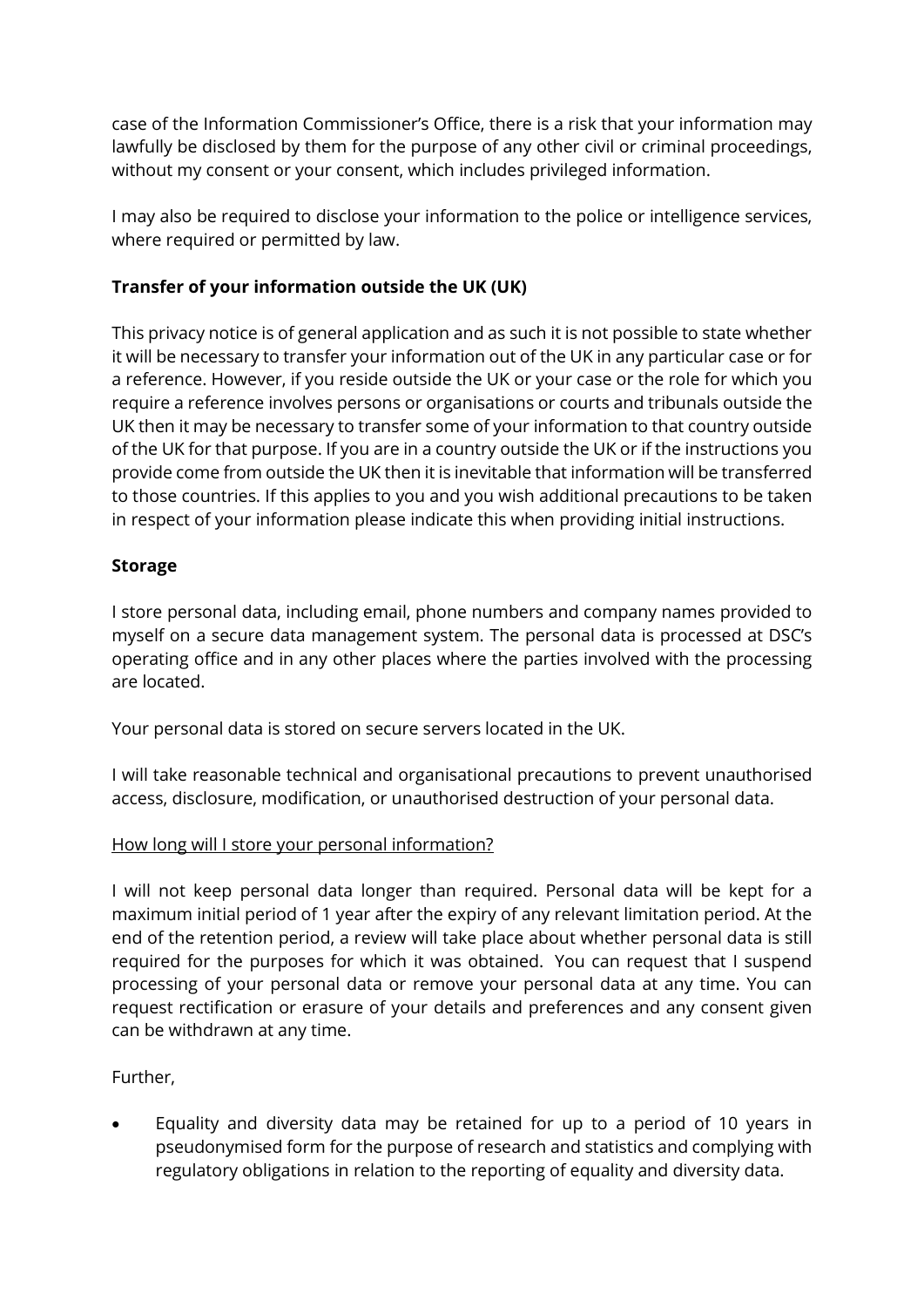- Names and contact details held for marketing purposes will be stored indefinitely or until I become aware or am informed that the individual has ceased to be a potential client or has withdrawn consent.
- Personal information held for recruitment purposes or in relation to pupillage or mini-pupillage will be stored for 2 years so as to be available for any claims under the Equality Act 2010.

# **Consent**

As explained above, I may rely on your explicit consent to process your information including special category personal information.

You have the right to withdraw this consent at any time, but this will not affect the lawfulness of any processing activity carried out prior to you withdrawing your consent. However, where I also rely on other basis for processing your information, you may not be able to prevent processing of your information.

If there is an issue with the processing of your information, please contact me using the contact details below.

## **Your Rights**

Under the GDPR, you have a number of rights that you can exercise in certain circumstances. These are free of charge. In summary, you may have the right to:

- Ask for access to your personal information and other supplementary information;
- Ask for correction of mistakes in your information or to complete missing information I hold on you;
- Ask for your personal information to be erased, in certain circumstances;
- Receive a copy of the personal information you have provided to me or have this information sent to a third party. This will be provided to you or the third party in a structured, commonly used and machine-readable format, e.g. a Word file;
- Object at any time to processing of your personal information for direct marketing;
- Object in certain other situations to the continued processing of your personal information;
- Restrict the processing of your personal information in certain circumstances.

If you want more information about your rights under the GDPR please see the Guidance from the Information Commissioners Office on [Individual's Rights under the GDPR.](http://ico.org.uk/for-organisations/guide-to-the-general-data-protection-regulation-gdpr/individual-rights/)

If you want to exercise any of these rights, please:

- Use the contact details at the end of this document;
- Provide other information that I may need to ask you for so that you can be identified;